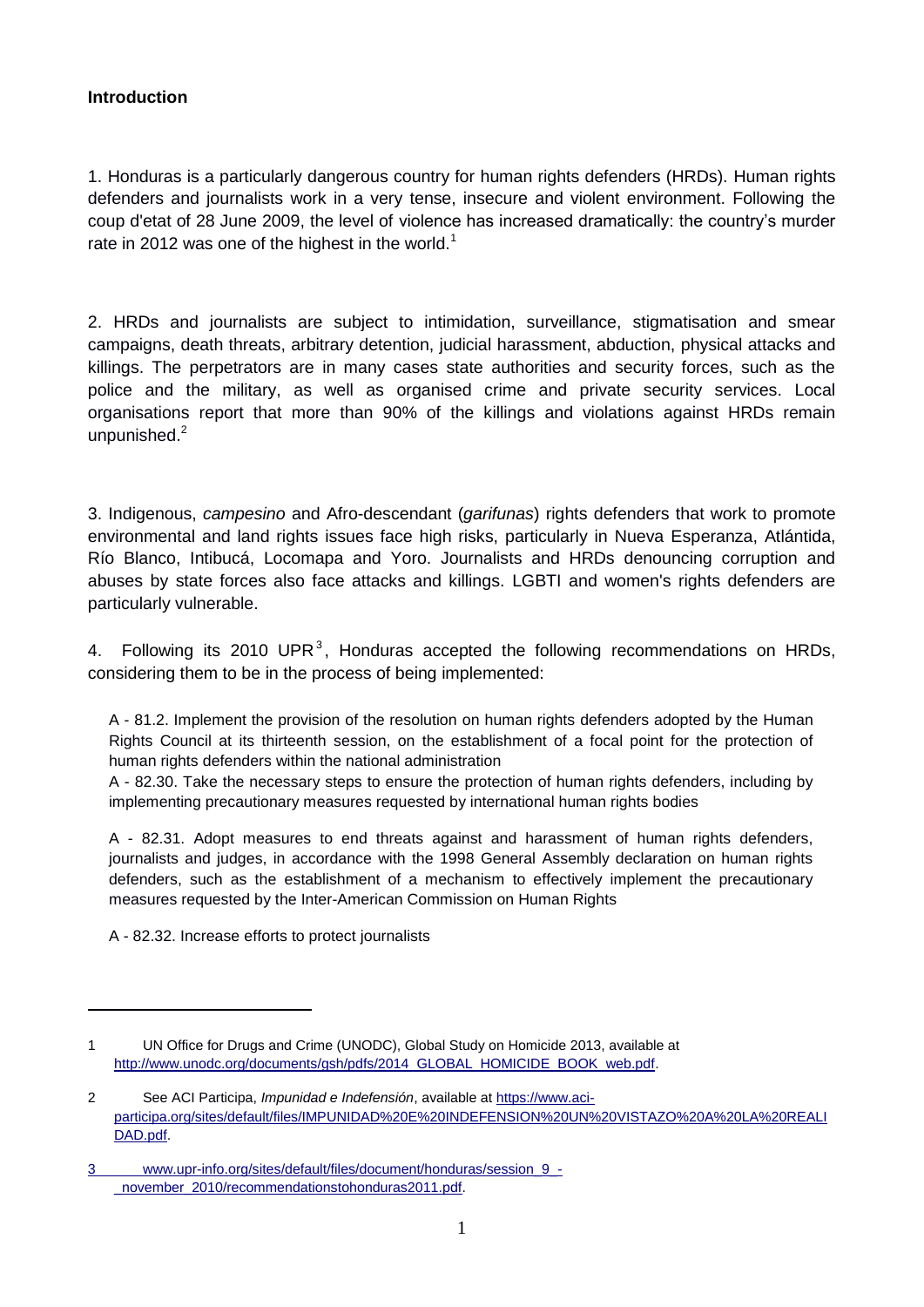5. No significant progress has been made in this regard. HRDs and journalists continue to be targeted, no specific protection measures have been undertaken, and violations remain unpunished.

6. The UN Special Rapporteur on the situation of human rights defenders also issued a set of recommendations following a country visit in February 2012.<sup>4</sup> These recommendations remain equally not implemented.

# **Killings and attacks against** *campesino***, indigenous and Afro-descendant rights defenders**

7. There exist a pattern of systematic targeting of environmental and land rights defenders. *Campesino*, indigenous and *garifunas* rights defenders have been targeted for defending community lands.

8. The situation is of particular concern in the Bajo Aguán region, in the Northern departments of Colón and Yoro, where a long-standing land conflict opposes local inhabitants to businesspeople. Since the 2009 coup, the number of killings, threats and acts of intimidation against farmers and HRDs increased. The Inter American Commission on Human Rights (IACHR) expressed concern at the situation in Baio Aguán in its 2013 report.<sup>5</sup> According to a network of national and international organisations monitoring the situation in the area, 112 *campesinos* have been killed in the last four years in connection to land conflict.

9. In April 2010, the Government signed an agreement with peasant organisations in the area, which was meant to be a solution to the problem. However, the violence has continued. Mr **Antonio Trejo Cabrera**, a human rights lawyer providing legal assistance to *campesinos* in relation to the land conflict, was killed on 22 September 2012. He had regularly received death threats in connection to his work.

10. [On 12 March 2013,](http://www.frontlinedefenders.org/node/22099) Messrs **Yoni Rivas** and **Vitalino Alvarez**, leaders of *Movimiento Unificado Campesino del Aguán* (MUCA) faced an attempted killing, when heavily armed men entered their hotel, looking for them, just shortly after they had left. The peasant leaders believe this incident was an attempt to kill them as a result of their defence of the rights of peasant farmers in the region.

11. Land conflicts also affect the areas inhabited by indigenous and *garifuna* communities, along the Northern coast. In the last two years, the Government has granted permission for the

1

<sup>4</sup> A/HRC/22/47/Add.1.

<sup>5</sup> IACHR page 1[1 http://www.oas.org/en/iachr/docs/annual/2013/docs-en/AnnualReport-Chap4-Honduras.pdf](http://www.oas.org/en/iachr/docs/annual/2013/docs-en/AnnualReport-Chap4-Honduras.pdf) and [http://www.oas.org/en/iachr/media\\_center/PReleases/2014/094.asp.](http://www.oas.org/en/iachr/media_center/PReleases/2014/094.asp)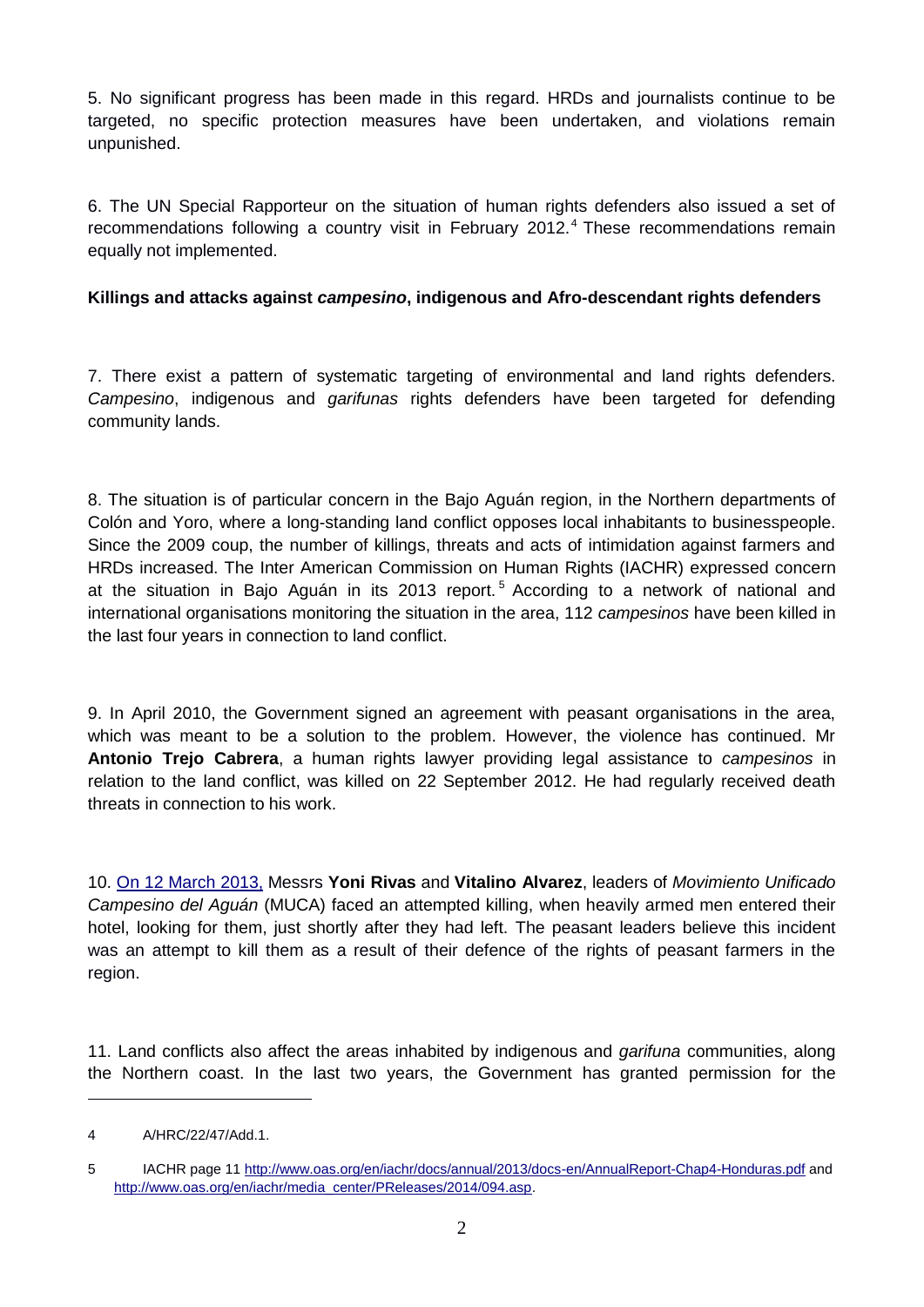development of hydroelectric projects in areas that had previously been declared as protected zone. The indigenous and *garifuna* peoples have been mostly affected. Social protests arose, followed by attacks and harassment of HRDs supporting the communities in the defense of the land. On 17 July 2014, human rights defender Ms **Miriam Miranda** and other members of the *garifuna* community were abducted by four heavily armed men, who took their mobile phones and told them that they were going to kill them. They were eventually released hours later following negotiations by the community. Miriam Miranda is the general coordinator of the *Organización Fraternal Negra de Honduras* (OFRANEH).

12. Indigenous rights defenders have also been targeted in the Lenca and Tolupan territories, in the department of Intibucá. [On 5 March 2014,](http://www.frontlinedefenders.org/node/25313) Ms **María Santos Domínguez**, co-ordinator of the *Organización del Consejo Indígena del Río Blanco y del Sector Norte de Intibucá* and member of the *Consejo Cívico de Organizaciones Indígenas y Populares de Honduras* **(**COPINH), suffered an attempted killing as she returned home, where was surrounded and attacked by a group of seven people armed with sticks, stones and machetes. María Santos Domínguez, who has faced death threats on repeated occasions, is a leader in the struggle for the defence of the Gualcarque river and the indigenous Lenca territory.

13. [On 21 January 2014,](http://www.frontlinedefenders.org/node/24742) human rights defender Mr **Justo Sorto**, was found dead on a farming estate of the Yance community in the municipality of Jesús de Otoro, in the department of Intibucá. Justo Sorto was a prominent leader of an indigenous Lenca community and active member of COPINH. Justo Sorto was detained by police on various occasions for his participation in protests against lumber dealers operating in the forests where the Lenca community lives, in the departments of Lempira, Intibucá and Santa Barbara.

14. [On 25 August 2013,](http://www.frontlinedefenders.org/node/23653) human rights defenders Ms **María Enriqueta Matute**, Mr **Armando Fúnez Medina** and Mr **Ricardo Soto Fúnez** were killed in an attack. The three belonged to various tribes of the Tolupán indigenous people, from Locomapa, in the Yoro zone, and had been involved in a peaceful protest against a local antimony mining operation and the construction of a hydroelectric dam in their indigenous area.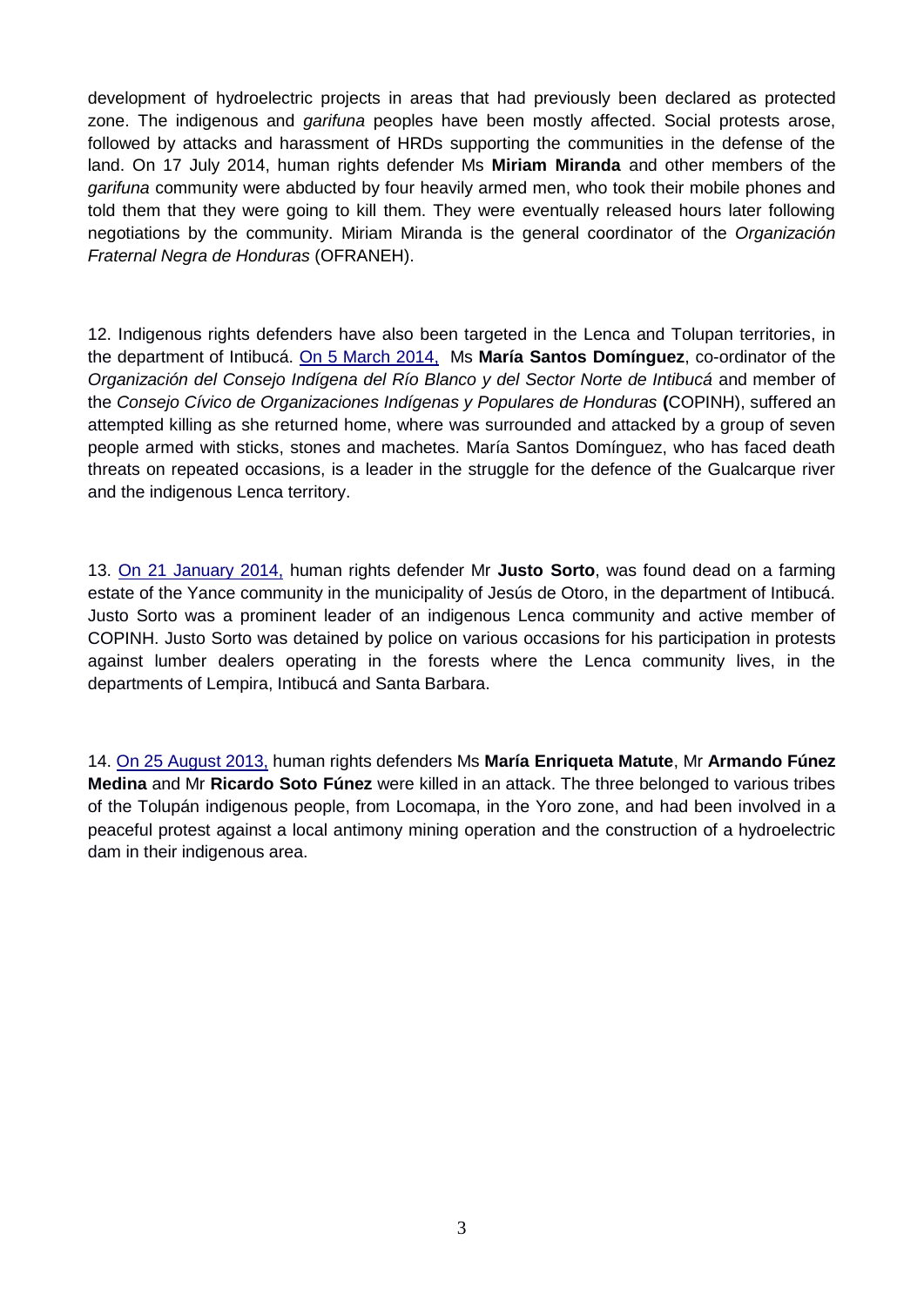### **Criminalisation of human rights defenders**

15. A number of HRDs have faced charges in connection to their work, ranging from usurpation of land, coercion, damages, and illegal protest to violence and illegal possession of firearms.

16. Criminalisation and stigmatisation of indigenous right defender Ms **Berta Cáceres**, general coordinator of COPINH, has been a long term strategy to undermine the work of the organisation in the defence of the indigenous territories. [On 24 May 2013,](http://www.frontlinedefenders.org/node/22872) Berta Cáceres and **Tomás Gómez Membreño** were arrested during a search on their car by a military operation in the Agua Caliente sector of Santa Barbara. They were charged with possession of illegal firearms, which had been planted in her vehicle. She was re-arrested in relation to the same charge on 26 January 2014, despite the fact that she had been granted a temporary stay in proceedings against her due to lack of evidence in [June 2013,](http://www.frontlinedefenders.org/node/23076) The case against her was eventually dismissed on [10 February 2014.](http://www.frontlinedefenders.org/node/24963)

17. On [10 March](http://www.frontlinedefenders.org/node/25347) [2014](http://www.frontlinedefenders.org/node/25347) human rights lawyer Ms **Marlen Cruz Licona** was brought before the court of San Pedro Sula, in southern Honduras, on charges of participating in the illegal occupation of land and of instigating an attack against police officers. She was ordered to sign on every 15 days and not to approach the plantations where the alleged crime took place. Her case remains pending.

18. [On 8 May 2014,](http://www.frontlinedefenders.org/node/25926) human rights defender Mr **José Guadalupe Ruelas García** was beaten in front of the Presidential Palace by members of the military police before being arrested. He was detained on the grounds of driving dangerously and under the influence of alcohol. The alcohol tests, however, confirmed his sobriety. The incidents came two days after he made a statement in the media criticising the policies of the government towards children.

## **Public stigmatisation**

19. Public officials and members of the military have publicly attacked HRDs and journalists for their work in investigating violence and defending land and environmental rights. Smear campaigns not only discredit the role and work of HRDs, but they also increase the risks they face. Stigmatisation, especially when followed by criminalisation, weaken the network of support enjoyed by communities and organisations, thus making it easier to target them. In some cases they cause internal conflicts in communities and organisations; they reduce their capacity to advocate effectively, and may alienate potential donors, thus impacting on their finances.

20. [On 1](http://www.frontlinedefenders.org/node/21756)8 [February 2013,](http://www.frontlinedefenders.org/node/21756) the Xatruch Joint Task Force of the Armed forces publicly accused a number of HRDs, journalists and civil society organisations of carrying out a "well orchestrated campaign of disinformation" and of publishing defamatory and false material on the military task force in the Aguán region. The commander of the Task Force named specific HRDs and organisations describing them as "creating constant problems irrespective of laws and legally established institutions, provoking instability and insecurity".

## **Violent targeting of journalists**

21. The risks faced by journalists have increased since the 2009 coup. The organisation C-Libre reported 191 attacks and 11 killings of journalists in 2013 alone. According to PEN International, at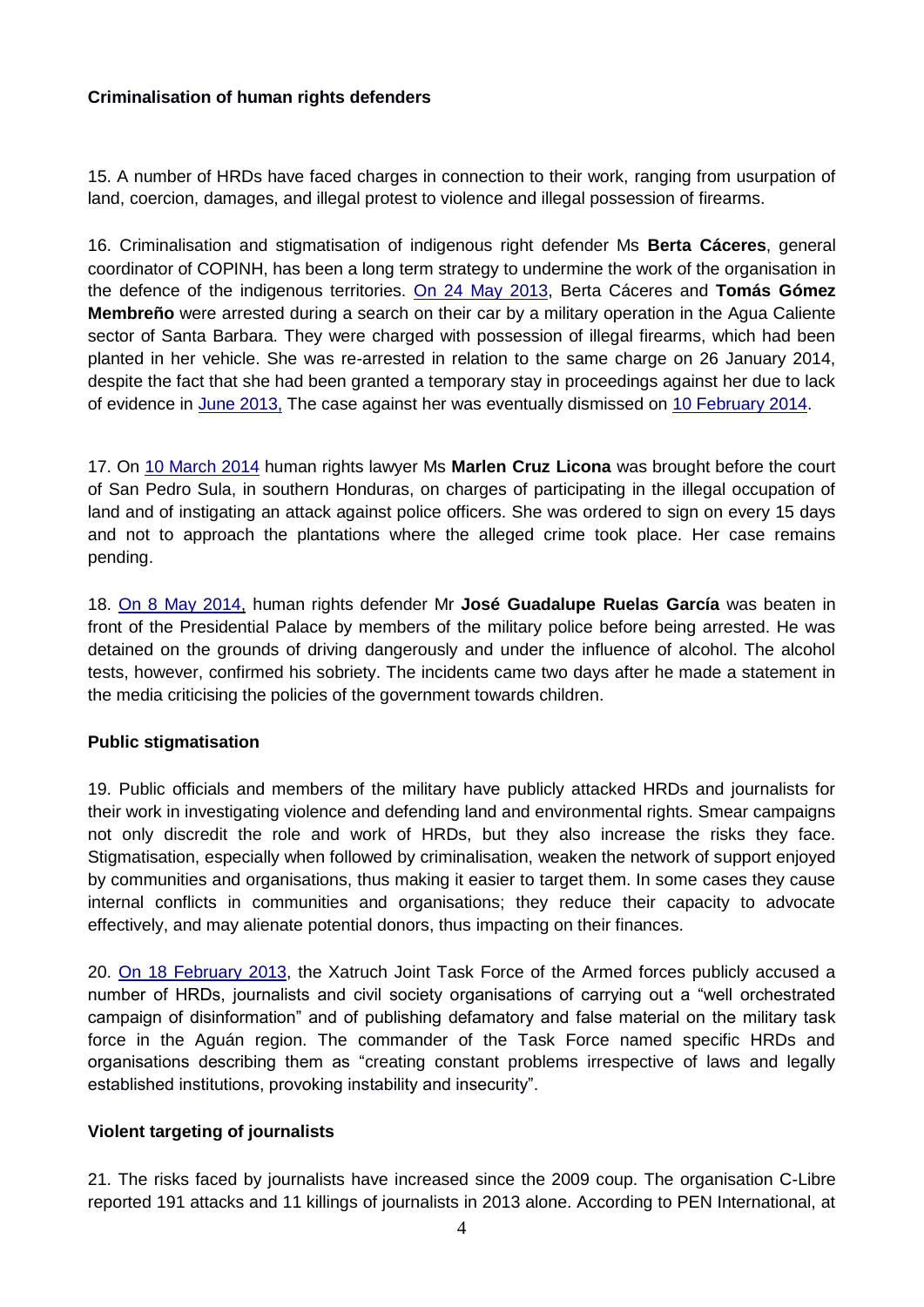least 42 journalists have been murdered since 2003, 36 of them since the coup.

22. On 11 April 2014, Mr **Carlos Hilario Mejía Orellana** was found dead in his home with multiple stab wounds in El Progreso municipality. Carlos Hilario Mejía Orellana was head of marketing for **Radio Progreso** and a member of its Reflection, Investigation and Communication Team.

23. On 7 December 2013, Mr **Juan Carlos Argeñal** was shot twice and killed by two unknown individuals in his house. The journalist was a correspondent for **Radio Globo** and **Globo TV**, as well as the owner of a local TV station and an activist for *Partido Libertad y Refundación* (LIBRE). Juan Carlos Argeñal had been reporting about local corruption in the government.

24. [On 8 April 2013,](http://frontlinedefenders.org/node/22276) another journalist from Globo TV, Ms **Fidelina Sandoval**, was shot at, metres away from the television station where she worked. She was not injured and managed to escape from her aggressors. Fidelina Sandoval covered a number of issues relating to human rights, security and civil society organisations.

### **LGBTI rights defenders**

25. Since the 2009 coup, the attacks against LGBTI rights defenders have multiplied. LGBTI rights defenders have been subject to surveillance, break-ins and assaults, death threats and physical attacks.

26. [On 15 December 2013,](http://www.frontlinedefenders.org/node/24545) the offices of the *Asociación para una Vida Mejor* (APUVIMEH) were broken into by unknown armed men. They threatened to kill all members of APUVIMEH if they were not paid 13,000 Honduran Lempira (470 Euro). Earlier that year, on 9 August 2013, human rights defender Ms [Arely Victoria Gómez](https://www.frontlinedefenders.org/ArelyVictoriaGomez) from APUVIMEH was assaulted by four men who beat her and robbed her belongings. On 20 June 2013, the 16-year-old daughter of human rights defender Ms [Sandra Zambrano,](https://www.frontlinedefenders.org/SandraZambrano) also from APUVIMEH, was forced into a car by two unknown men and held for approximately three hours. In light of these and other incidents, including death threats, APUVIMEH stopped its human rights advocacy and closed for a period of time.

27. [On 1 September 2013,](http://www.frontlinedefenders.org/node/23695) the offices of the organisation *Asociación LGTB Arcoiris* were broken into and a computer was stolen. A second break-in occurred a week later. The circumstances of the incident indicate that it was a targeted attack, the latest in a long series of instances of harassment that the organisation's leaders and members have been facing.

#### **IACHR precautionary measures and a national initiative to protect HRDs**

28. The IACHR granted a number of precautionary measures, in particular after the 2009 coup. However, many of those decisions have not been complied with and some of the beneficiaries have been killed or otherwise targeted.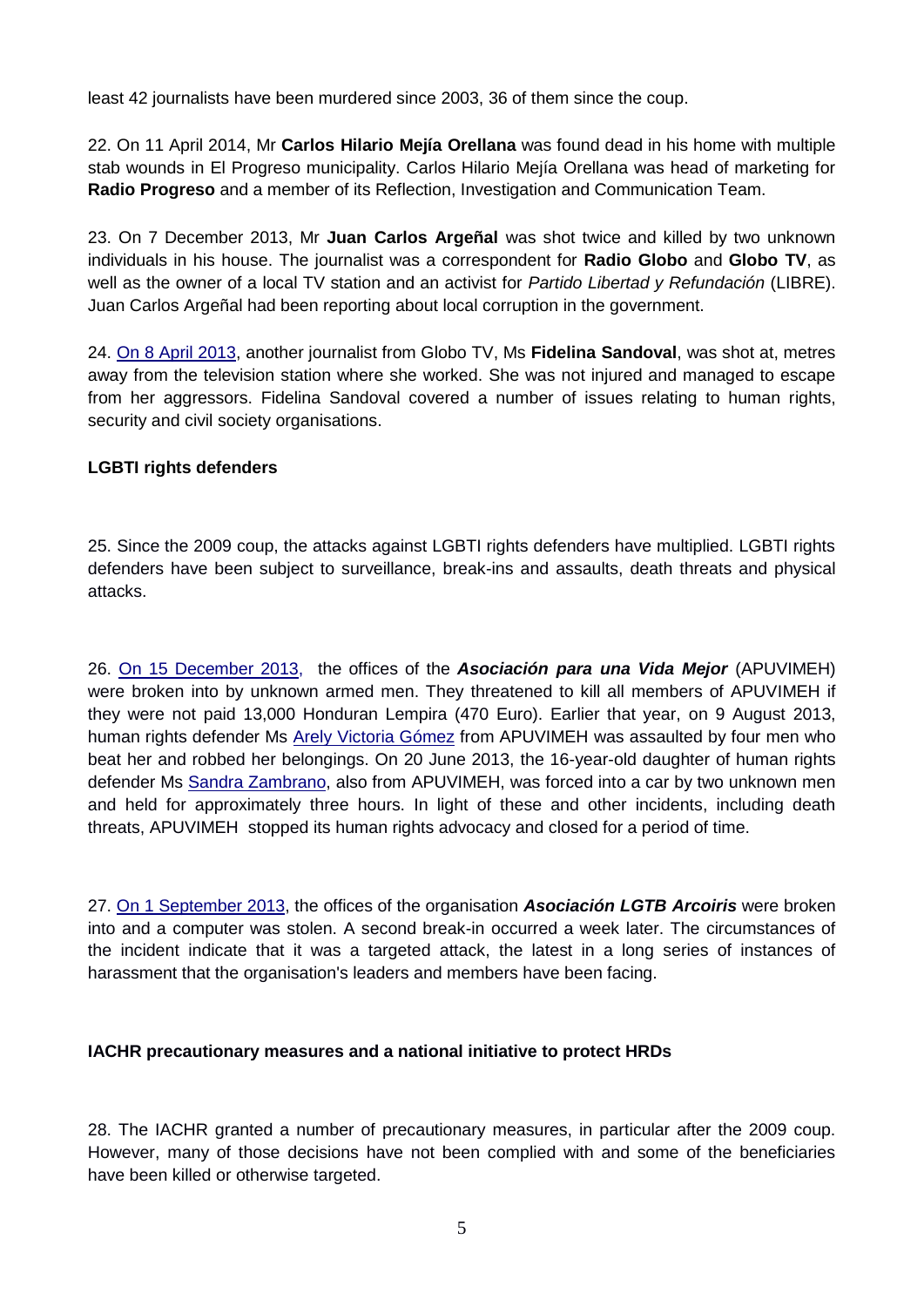29. At the end of April 2014, the Government requested that the IACHR suspend of a number of precautionary measures granted in previous years, arguing that the context that gave rise to them had completely changed and that the political crisis of 2009 had been overcome. As the cases listed in this submission show, however, a number of HRDs continue to be targeted.

30. On 3 July 2014, **Father César Augusto Espinoza Muñoz** and **Father Abel Carbajal**, priests of the parish of Arizona, Atlántida, and three international human rights observers of the *Proyecto de Acompañamiento Internacional en Honduras* (PROAH) were assaulted and abducted. Three armed men get into the vehicle where the five were travelling and held them for 45 minutes, issuing death threats. Both priests are beneficiaries of the protection measures granted by the IACHR.

31. Since the presentation of reports on human rights violations in Honduras in April 2014, the *Comité de Familiares de Detenidos Desaparecidos en Honduras* (COFADEH) and its members have been subjected to increased surveillance. Furthermore, on 5 June 2014, a member of the organisation was abducted in a taxi, suffering an assault before being released. Members of COFADEH are also beneficiaries of the precautionary measures granted by the IACHR.

32. Human rights defender **Miriam Miranda** from **OFRANEH** is also beneficiary of precautionary measures from the IACHR (see paragraph 11 above for details on her abduction in July 2014).

33. On 4 June 2014 the Honduran Congress passed in first reading a draft for a proposed Law to Protect Journalists, Human Rights Defenders and Justice System workers (*Ley de Protección para los Defensores de Derechos Humanos, Periodistas, Comunicadores Sociales y Operadores de Justicia*). The draft provides for the establishment of a National Council on Protection, to be created within the government's Human Rights Secretariat and which should include representatives of relevant government departments and civil society, as well as of a new Directorate General in charge of providing protection measures. Civil society organisations have recommended a number of amendments to be made before the law is passed.

#### **Recommendations**

34. Front Line Defenders calls upon the member states of the UN Human Rights Council to urge the authorities in Honduras to prioritise the protection of HRDs and in doing so to:

(a) Make public and frequent statements on the important role played by HRDs and journalists in Honduras, recognising the level of risk that they face in carrying out their legitimate and peaceful activities;